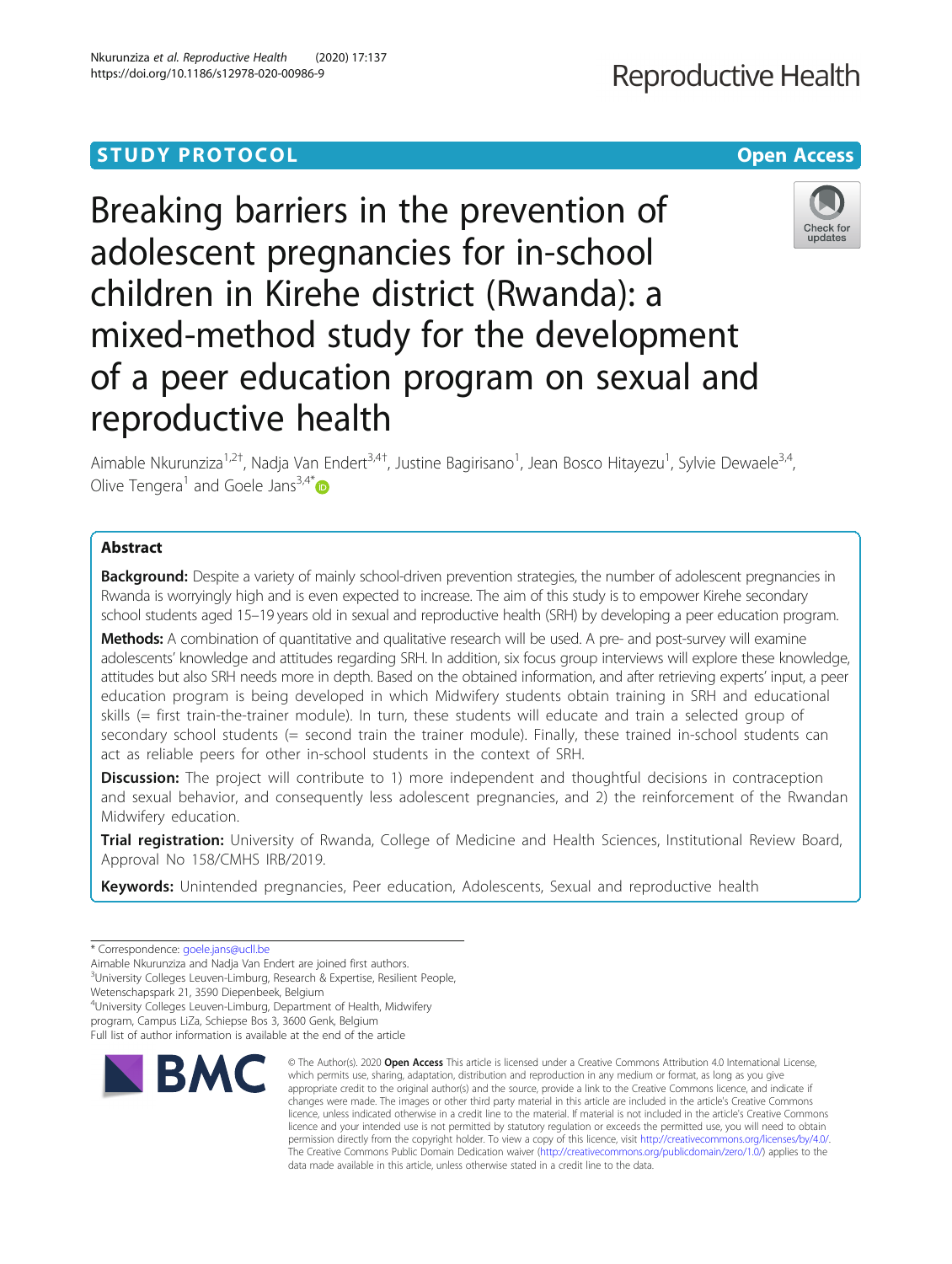# Plain English summary

Despite a variety of mainly school-driven prevention strategies, the number of adolescent pregnancies in Rwanda remains high. The aim of this VLIR-UOS project, which is a North-south collaboration between University Colleges Leuven-Limburg and the University Of Rwanda, is to develop a peer education program (PEP) in the context of SRH for Kirehe in-school adolescents aged 15 to 19 years old. In a first phase, adolescents' needs, knowledge and attitudes regarding SRH were examined. A cross-sectional survey was conducted in three secondary schools in Kirehe district. Based on the obtained information from the survey, six additional focus group interviews, and after retrieving experts' input, the PEP is being developed in which University of Rwanda Midwifery students obtain training in SRH and educational skills (= first train-thetrainer module). In turn, these students will educate and train secondary in-school students (= second train the trainer module). Finally, these trained in-school students can act as reliable SRH peers for other in-school adolescents. Midwifery students play a key role in training of peers, who in turn could reinforce others in the context of contraception, AIDS and STDs. A PEP on SRH can be an effective complementary strategy for the empowerment of Kirehe in-school adolescents, contributing to more independent and thoughtful SRH decisions, and consequently to less adolescent pregnancies.

# Background

Adolescent pregnancies are an important global problem. Yearly, approximately 21 million 15 to 19-years old girls become pregnant in developing regions, and approxi-mately [1](#page-7-0)6 million of them actually give birth  $\left[1, 2\right]$  $\left[1, 2\right]$  $\left[1, 2\right]$ . It is well demonstrated that adolescent pregnancies are associated with higher risks of eclampsia, puerperal endometritis, low birth weight and preterm delivery compared to pregnancies in women aged 20–24 years old. Complications of pregnancy and childbirth are even the second leading cause of death among 15–19-year-old women. In addition, there are economic and social consequences affecting the adolescents, as well as their parents and the community. Stigma, rejection, more violence within marriage, lower level of education, less employment opportunities and maintained cycles of poverty, are only few concerns being addressed [[3](#page-7-0)].

Despite the overall progress, projections indicate that the global number of adolescent pregnancies will increase by 2030. Reason for this is the continued growth of the population of adolescents. The Republic of Rwanda is ranked fifth of the countries with the highest percentage increase of the adolescent population, with a proportional increase in adolescent girls of 75% [\[4](#page-7-0)].

Despite an overall improvement in most aspects of health in Rwanda, adolescent pregnancies are increasing from 6.3% in 2010 up to 7.3% ( $n = 818$ ), in regard to the total number of pregnancies in 2015. The highest percentage of adolescent pregnancy is observed in Huye District (14.2%) [\[5](#page-7-0)]. However, when examining more precisely the distribution of these data, it is alarming that the problem mainly exists in adolescents attending secondary school. In this context, also Kirehe district draws the attention. Approximately 85% of all adolescent pregnancies is observed in adolescents attending school, and only a small proportion in adolescents who do not enjoy any form of official education  $[6]$  $[6]$ . This is somehow surprising, since adolescent pregnancies are more likely to occur in communities with low education and employment opportunities [[7](#page-7-0)]. On the other hand, Rwandan public press published articles on pregnancy scandals in Rwandan schools (e.g. [http://www.newtimes.co.rw/section/read/624](http://www.newtimes.co.rw/section/read/62481) [81](http://www.newtimes.co.rw/section/read/62481)) caused by adults in powerful positions taking sexual advantage of young adolescent girls. This clearly illustrates the complex given of adolescent pregnancies, not solely being an issue of adolescent SRH education, but resulting from a complex synergy between socio-cultural, economic and personal factors [\[7\]](#page-7-0).

## Need for more research?

The Rwandan government has strongly invested in SRH by mainly a variety of school-based programs, such as the further development of Biology and Health Sciences classes from senior three to six classes. In addition, the Rwanda Medical Center supervises a SRH teaching program for in- and out-school adolescents which is supported by Imbuto Foundation and UNFPA. To date, these programs seem to be less effective than expected [[8,](#page-7-0) [9](#page-7-0)]. School-based programs still face the problem of discomfort and taboo with SRH in the context of teachers and students. Consequently, adolescents seek information on SRH from their peers, but this poses a first problem with the reliability of the exchanged information, as research has shown that peers are often not correctly informed on SRH-topics [\[5](#page-7-0)]. Second, peers are not always fully accessible to all adolescents, so that the needs of some remain unmet. In summary, Rwandan secondary students remain to have low level of knowledge regarding SRH and, on top, risky sexual decision making is influenced by important factors such as social influence, social context and interaction [[10](#page-7-0)].

# Aim and objectives

The objective of this study is to contribute to the reduction of adolescent pregnancies by obtaining empowered Kirehe in-school adolescents who make more and better use of means to prevent adolescent pregnancy. We aim to achieve this objective by: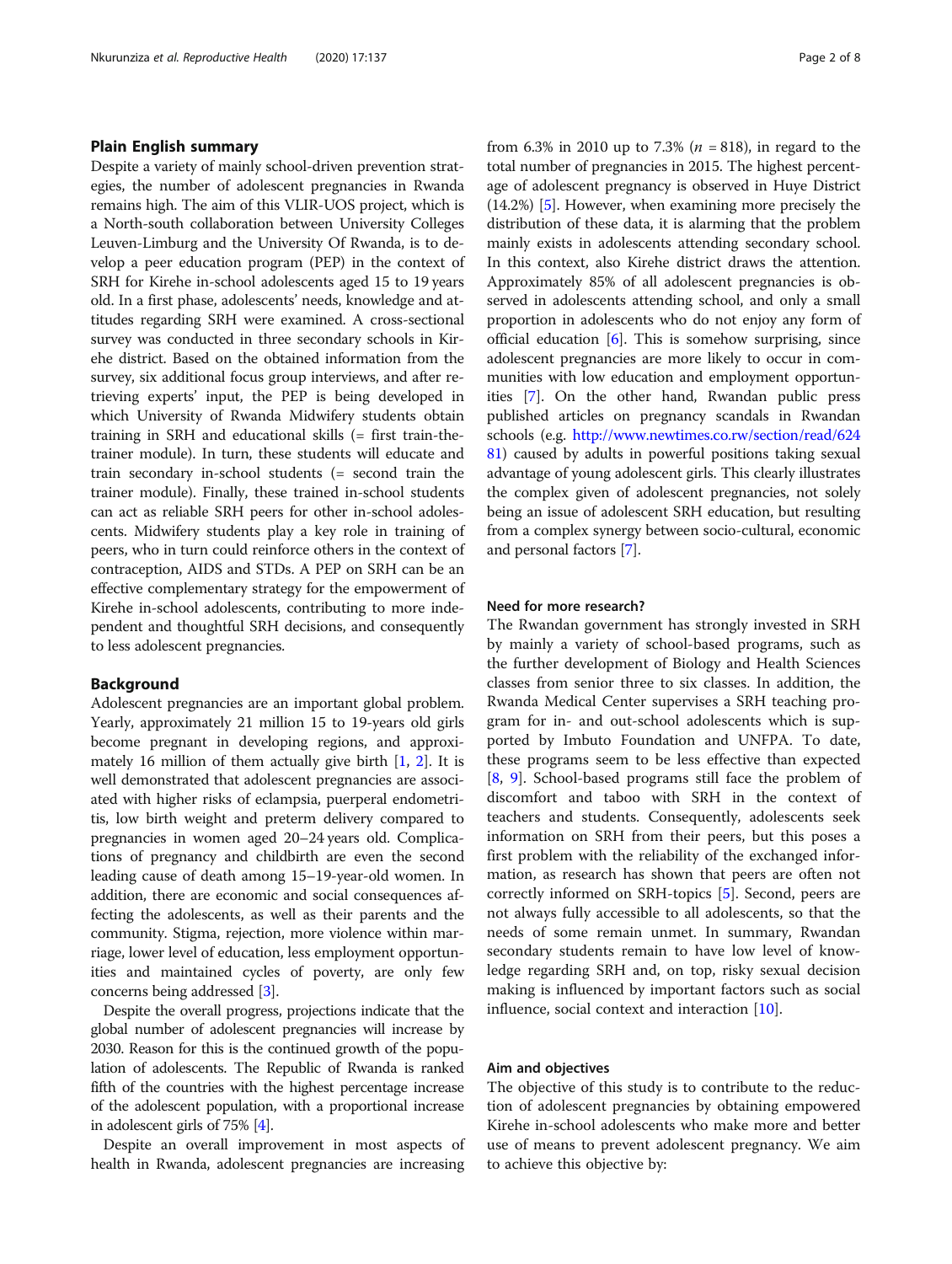- 1. Strengthening the Midwifery programs in SRH education in order to obtain well equipped en trained Midwifery and Nursing students;
- 2. Educating and training a selected group of secondary school students who can connect to other secondary school students for accurate exchange in SRH knowledge and skills.

The final outcome of this study is the development of a scientifically and practically based peer education program for Kirehe in-school adolescents in the context of SRH.

# Methods/design

# Vlir-uos south project

This study can be described within a three-phased participative and reflective process as part of structural partnership of 8 years between University of Rwanda (UR) and University Colleges Leuven-Limburg (UCLL). A partnership with various official and structured contacts and exchanges is built with the aim of reinforcing local capacities on education, research and outreaching services. This partnership is officially recorded in a Memorandum of Understanding between both institutions, signed in December 2017.

The study is product of a multi-departmental training with UR and UCLL members and is translated into a VLIR-UOS project. VLIR-UOS is an official platform with the aim of supporting partnerships between universities and university colleges in Flanders and the South. It particularly supports innovative responses to global and local challenges [\[11\]](#page-7-0). The country program 2017–2021 for Rwanda targets the following five main themes: 1) food security, 2) natural resources management, 3) Environment, 4) Human rights and government, and 5) Health [\[12\]](#page-7-0). The current project is located in the Health section with project number RW2019SIN259B141. UCLL acts as the coordinating partner, UR as the local south partner.

## Study design, setting and population

The current research project is a combination of quantitative and qualitative research, supplemented with input from local stakeholders and experts. This research project will be done within a multicenter setting including three secondary schools in Kirehe district: 1) GS Nyakarambi, 2) Rusumo High School, and 3) Paysanat Ld (Fig. [1\)](#page-3-0). These three schools are included because of their geographical distribution in Kirehe district and because of their heterogeneous composition. Schools commit themselves in helping to provide students for the quantitative and qualitative parts of the study.

The study is approved by the ethical committee of the executive center, University of Rwanda, college of Medicine and Health Sciences, Institutional Review Board, approval No 158/CMHS IRB/2019. All students included in the quantitative and/or qualitative study give written informed consent themselves (18 years or older) or through their parents (younger than 18 years).

# Study population

The study includes in-school students aged 15 to 19 years old, both male and female. Translated to the Rwanda school system, this refers to students from secondary 3 to 6. No other specific in- or exclusion criteria are formulated, not regarding sexual activity nor regarding adolescent pregnancy.

# Study phases and data collection

The duration of the project is 3 years and is from January 2019 until December 2021. The first year is used for preparatory research as fundament for the development of de PEP, including 1) a local network event to obtain input from important local stakeholders and experts, 2) quantitative research to examine adolescents' level of knowledge and attitudes regarding SRH education, and 3) qualitative research to explore adolescents' attitudes and needs regarding SRH more in depth. At the end of the first project year and during the second project year, the framework and accompanying script of the PEP will be developed, followed by the actual implementation and evaluation in the third project year.

#### Input from local stakeholders and experts

Taking into account the social context and complexity of adolescent pregnancy and SRH, input from local stakeholders and experts is considered necessary for succeeding of the project. These events target experts and stakeholders in the field of health care and education, such as school teachers and directors, delegates of hospitals or medical centers, and delegates of local policies. Local network events are on the agenda at the start, halfway and at the end of the project.

The aim of these events is to implement the research and the developed PEP maximally within daily life of young adolescents as well as ensuring that the PEP can be implemented smoothly next to the numerous educational programs and efforts in the context of SRH. Five main topics are formulated for the events, being 1) different views on Rwandan prevention strategies for adolescents pregnancies, 2) learned lessons from previous experiences and projects, 3) strengths of and necessary conditions for the PEP, 4) expected barriers and how to tackle these, and 5) other opportunities and valorization options of the research project.

# Quantitative study

The first study phase comprises the quantitative part in which group 3 to 6 students from the three aforementioned schools are questioned regarding SRH. For this,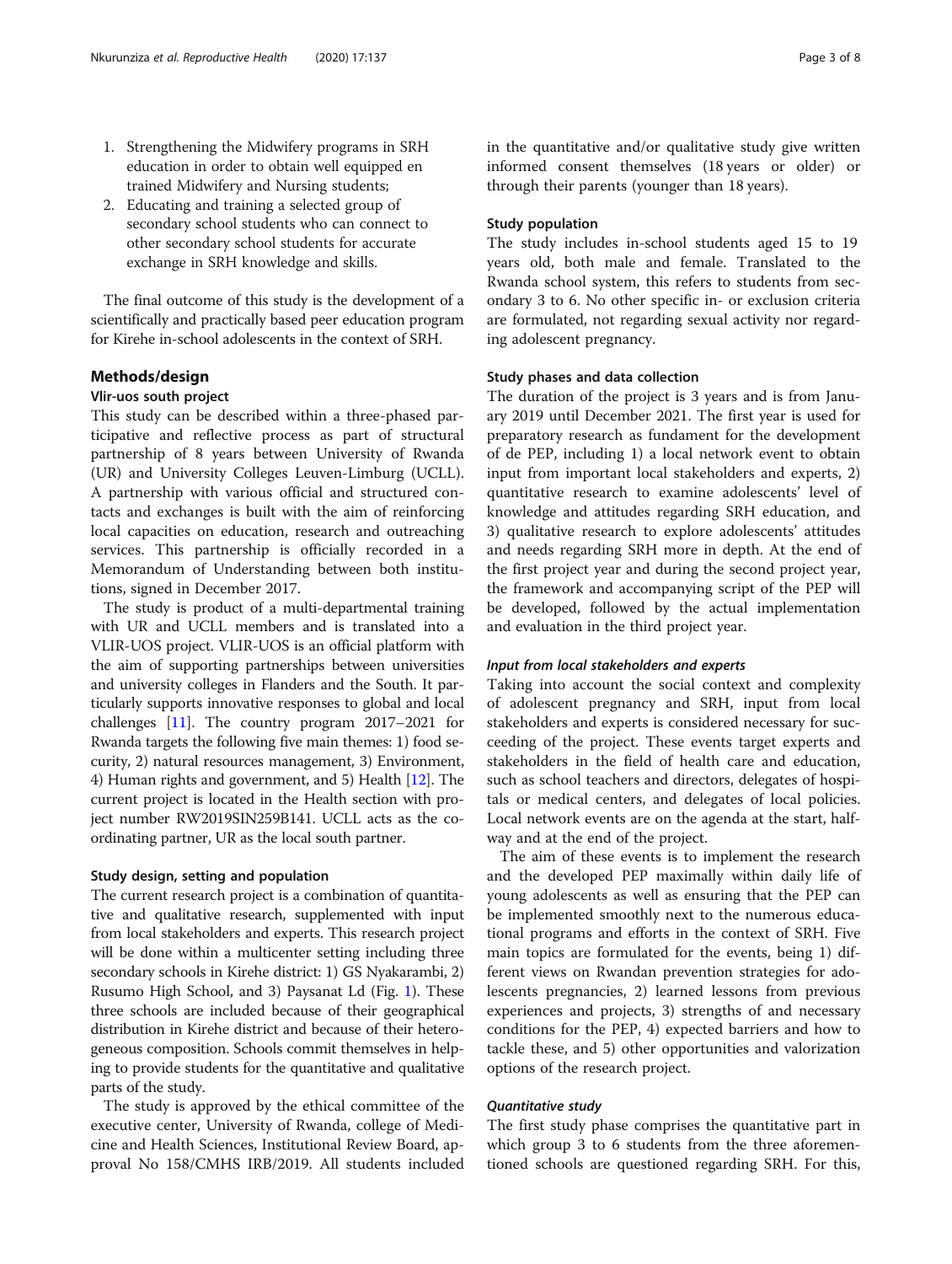<span id="page-3-0"></span>

the Illustrated Questionnaire for Interview Surveys with Young People was selected [[13](#page-7-0)]. This survey is made available by the World Health Organization (WHO) and its purpose is to serve as a point of departure when examining the SRH of teenagers or young people who have reached puberty but have not yet married or entered stable cohabiting relationships. The survey is designed to document knowledge, beliefs and behavior in the domain of SRH and should be viewed as a tool to address the needs of teenagers and young people as cornerstone for interventions. This is an important perspective as the outcome of this survey will be used as input for the development of the peer to peer (PTP) education program. The instrument is constructed in such a manner that it should always be adapted to the local context, in this case to the Rwandan context. So in a first step, the original IQISYP in English is adapted to meet the expired input for the PTP education program. Second, the adapted version is being translated in Kinyarwanda and back translated into English. Only minor changes in answer options were needed to make sure that all questions and answers are clear for use in Kinyarwanda.

The slightly adapted IQISYP is developed in collaboration with local field workers. These include earlier employees of non-governmental organizations in the field of SRH in Rwanda and lectures / researchers of the Rwandan Midwifery and Nursing programs. The final survey is made of five main sections, being 1) background characteristics, 2) sources of information on, and knowledge of, SRH, 3) Knowledge and ever-use of contraceptive methods, 4) knowledge and attitudes towards Human immunodeficiency virus (HIV)/aids and sexually transmitted diseases (STDs), and 5) use and perceptions of health services. A detailed description of these five topics is given below. Sexual ideology/attitudes to gender, condom use and attitudes, homosexual experience, and protective or risk behavior were removed as topics on such, but were processed shortly within other sections. These topics seemed less relevant in view of the PTP education program and processing or removal of items led to a shortened survey of seven pages.

The background section questions the respondents' sex (male / female), age (day, month and year), class/grade (secondary 3 to 6), religion (None / catholic / protestant / Muslim / other) and importance of religion (very important / important / not important), use of alcohol (no / yes / number of days using alcohol) and tobacco (no / yes / number of cigarettes per day), sexual intercourse (no / yes), use of contraceptives (no / yes / which ones do you use / where do you by?), (earlier) pregnancy (no / yes) and children (no / yes / number of children).

Section two about sources of information on and knowledge of reproductive health questions the most important and the preferred source about puberty in general (i.e. the way in which boys' and girls' bodies change during the teenage years), of sexual and reproductive systems of men and women (i.e. where eggs and sperm are made and how pregnancy occurs), and about relationships (i.e. how boys should treat girls and vice versa). Answer options include school teacher, mother, father, brother, sister, other family members, friends, doctors, books/magazines, films/videos,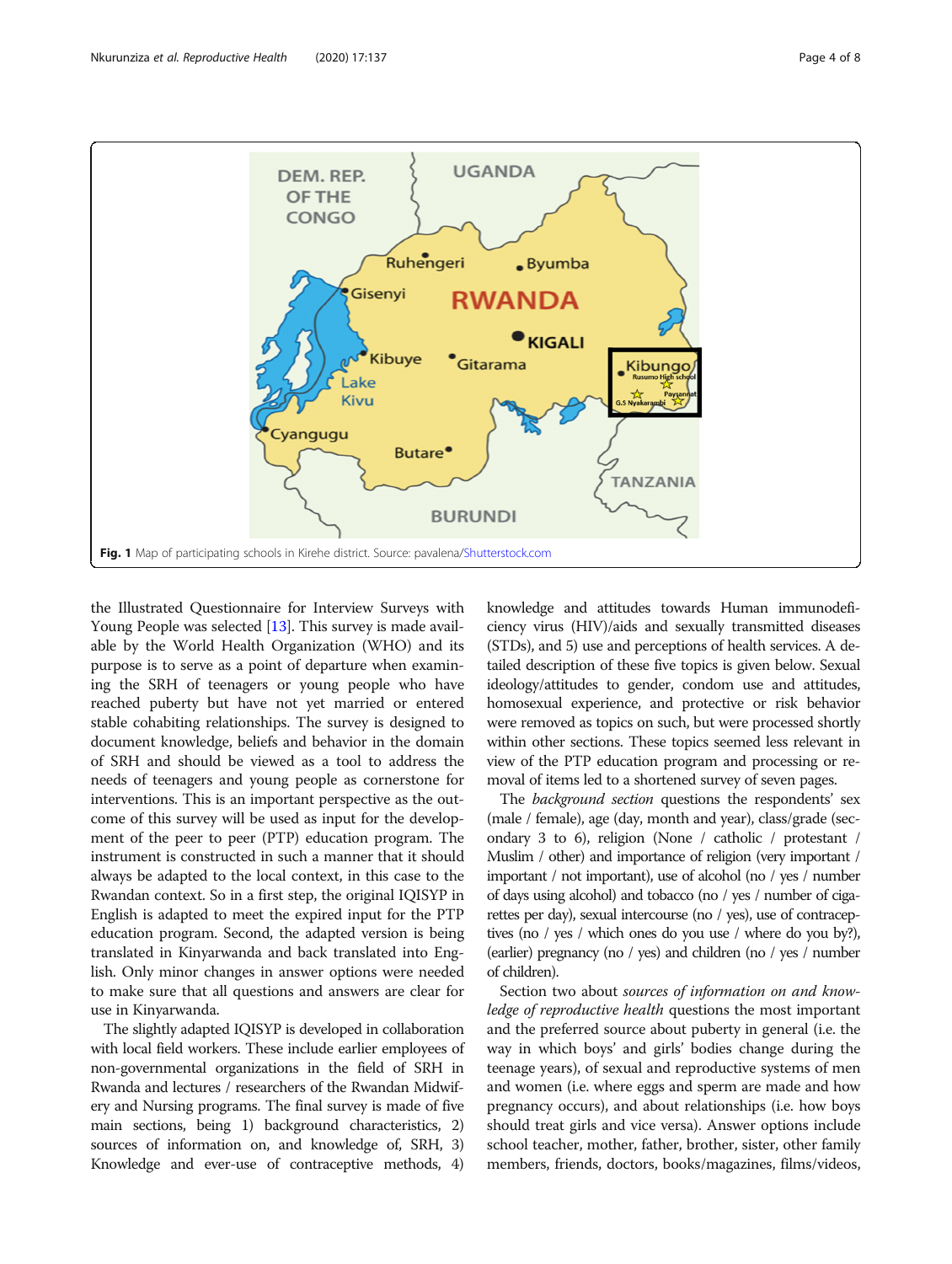other (specify), and no one. Furthermore, attendance on school classes about SRH is questioned (no / yes) and what respondents think about the number of classes (more / less / about right). Next, the survey questions if respondents have ever discussed sex-related matters with their father (often / occasionally / never) or mother (often / occasionally / never). Final, four statements covering reproductive health issues are listed with answer options "true", "false" and "don't know/not sure". The statements include "a girl/woman can get pregnant on the very first time that she has sexual intercourse", "a girl/woman stops growing after she had sexual intercourse", "masturbation causes serious damage to health" and "a girl/woman is most likely to get pregnancy if she has sexual intercourse half way between her periods".

The third section focusses on the knowledge and use of contraceptive methods. Six contraceptive methods are listed (pill, injection, condom, emergency contraceptive pills, withdrawal and periodic abstinence) with a short explanation (e.g. condom – a man can put a rubber device on his penis before intercourse). Respondents are asked if they know these methods (no / yes (spontaneous or prompted). When they indicate "yes", they are asked if they know any place or person where young people could obtain this method (no / yes). In addition, it is questioned if respondents have heard of other methods. They can circle the following options: IUD, implant, jelly/foam, female sterilization, male sterilization and other (specify). Hereafter, respondents circle the methods they think are most suitable for young people and the methods they or their sexual partner have ever used in case of experienced sexual intercourse. Answers that can be circled are pill, injection, condom, emergency pill, withdrawal, periodic abstinence, other (specify).

The fourth section relates to the knowledge and attitudes towards HIV/Aids and STDs. Respondents' knowledge is examined by questioning whether they have heard of HIV/aids (no / yes) or other STDs (no / yes), and what kind of symptoms they are known when a men (discharge from penis / pain during urination / ulcers or sores in genital area / other (specify)) or a woman (vaginal discharge / pain during urination / ulcers or sores in genital area / other (specify) is infected. The occurrence of STDs (once / more than once / never) and whether respondents' or their partner have ever used a condom (no / yes) is questioned. Next, some statements about HIV/aids are given and respondents should rate "true", "false" or "don't know". Statements are "it is possible to cure aids", a person with HIV always looks emaciated or unhealthy in some way" and "people can take a simple test to find out whether they have HIV". Finally, twelve opinions are listed about condoms and respondents are questioned whether they agree, disagree or don't know. For example, an opinion to judge is

"a girl can suggest to her boyfriend that he uses a condom" or "condoms reduce sexual pleasure".

The final section includes the use and perceptions of health services. Respondents must indicate if they have ever visited a health facility or doctor of any kind to receive services or information on contraception, pregnancy, abortion or STDs (no / yes). In addition, it was questioned whether respondents have seen any poster on contraception, given brochures on contraception, attended a talk on contraception, requested contraceptive services during the consultation, felt comfortable enough to ask questions and whether they felt questions were answered adequately at this facility (no / yes).

This survey is taken at the beginning and the end of the project. It is printed on paper and will be divided at each class room. Researchers will stay present and available at each class room to maximize respondents' input and comfort in case of questions.

#### Qualitative research

In combination with the survey at the beginning of the project (T1), six focus group interviews are organized with Kirehe in-school students to explore their SRH knowledge and attitudes more in depth and to better understand their needs and the possible role of a PEP program in the prevention of adolescent pregnancies. It is opted that focus groups either consist of girls or boys per age category, which are 15 years (Rusumo High School), subsequently 16 to 17 years (Paysannat L.) and finally 18 to 19 years old (G.S. Nyakarambi). Written informed consent will be obtained from parents of adolescents aged 15 to 17 years old, while informed consent will be obtained from 18 to 19 year old students themselves.

Focus group interviews are led by a UR lectures assisted by a Belgian master student in Nursing. Interviews will be held in classrooms, located quiet and safe in the school area, and foreseen of a table with chairs. The interviews will be mainly done in Kinyarwanda. A native speaking Rwandan lecturer is pointed out as first interviewer, while the Belgian student acts mainly as observer to take field notes of nonverbal communication and as back-up for substantive support. A semi-structured topic list is drawn up from the literature and matched with the main scope of the project. After a general introduction by the interviewer, name tags with letters A to H are given to participants in order to anonymize the obtained data as much as possible.

#### Development and pre-testing of the PEP

The development of the actual PEP, consisting of a manual and two trainer modules, starts after retrieving insights from the preparatory quantitative and qualitative studies. The overall aim is to 'empower' Kirehe adolescents through the PEP. The Health Promotion Glossory of the World Health Organization (WHO, 1998) defines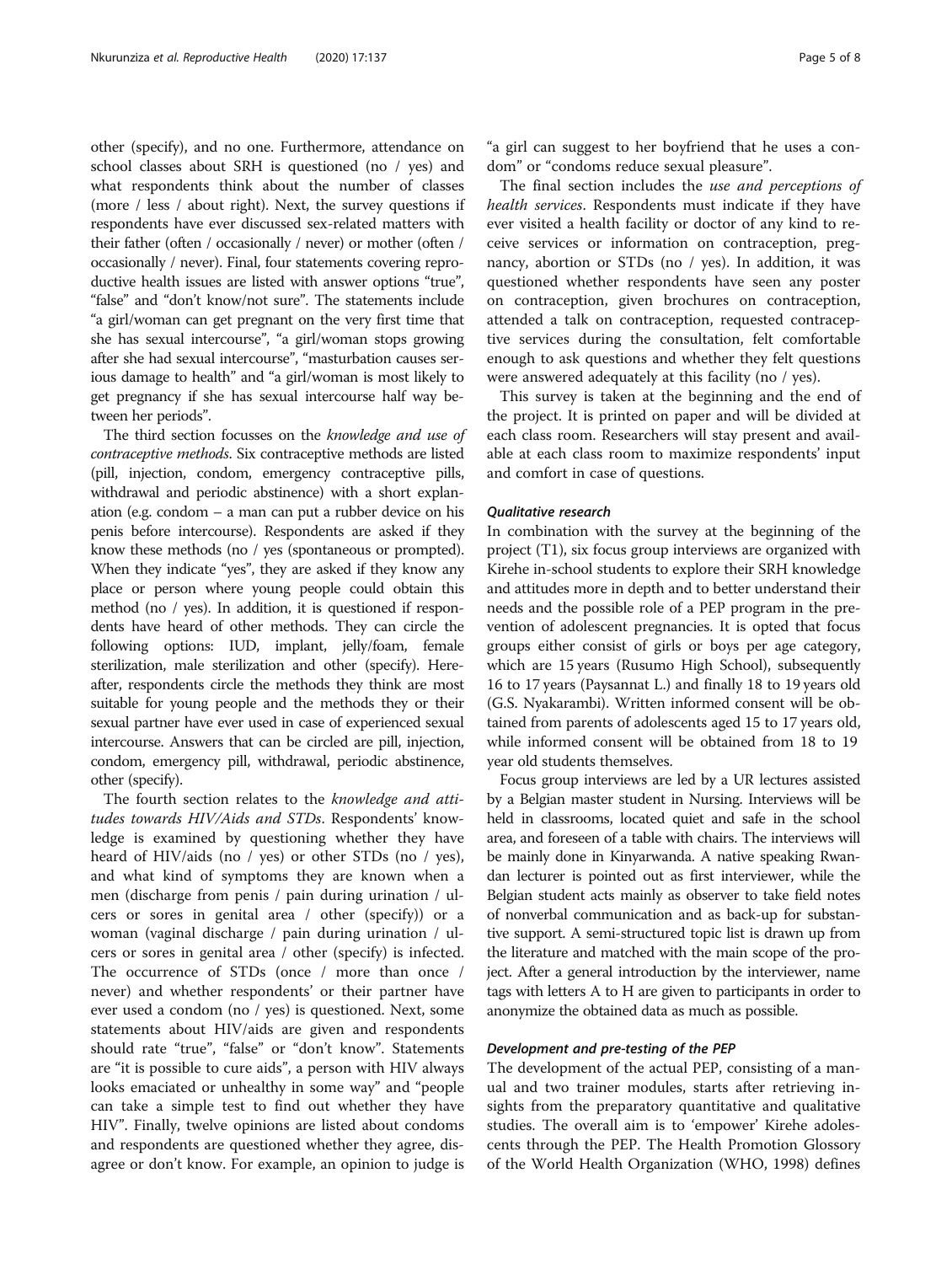'empowerment' as 'gain more control over decisions and actions that affect people's lives in general'. In an attempt to succeed in the empowerment of Kirehe adolescents in the context of SRH, it is of importance to increase the level of SRH knowledge and skills, since these are both necessary conditions for empowerment [[14](#page-7-0)].

Peer education is the process whereby trained facilitators assist a subset of the target population (= trained peers) to 'educate their peers in an adequate and structured manner, recognize individuals in need of additional help and refer them for assistance, and advocate for re-sources and services for themselves and their peers [[15](#page-7-0)].

To ensure that the developed PEP is effective, the Youth Peer Education Toolkit will be used as theoretical framework. This toolkit was developed to build the capacity of local non-governmental organisations to design, implement, supervise, monitor, and evaluate effective SRH PEPs.

When the framework of the program is made, it is necessary that healthcare workers are sufficiently equipped with the necessary knowledge and skills to accurately facilitate peer exchange in the context of SRH. It is opted to focus on future health care workers (last year Midwifery and Nursing students) as they are already involved in SRH education from their learning programs – but in a lesser extent than pursued - so they need minimum substantive training. Furthermore, these students are more closely related to the daily life of adolescents, since they are often still young adults. And finally – and perhaps most importantly – by intervening in health care workers in training, we enhance the probability of evolving to a more sustainable and open professional climate regarding SRH. To date, it is demonstrated that SRH education is seen as "part of the job" and very uncomfortable for many professionals instead of a common prior health theme.

This research project intends to insert SRH education and peer training as a module into the UR Midwifery curricula (= first train-the-trainer module where UR lectures or researchers train UR students Midwifery) (Fig. [2](#page-6-0)). Next, the project steps forward to the peer education aspect. A selected group of Midwifery students (= trained facilitators,  $N = 6$ ) will be instructed within their practical internship in the first term to enroll the second train-the-trainer module in which they train a selected group of Kirehe students (= trained peers) under the supervision of the project team. A pool of 30 peers is aimed at, of an equal number of voluntary girls and boys, and each of the three schools delivering ten students of different ages between 15 and 19 years old. In order to maximally attract and motivate adolescents to become a peer, and to watch over the feasibility of the project, we will organize together with students Midwifery three times a two-day training in the first trimester on the most relevant SRH topics and communication skills. Next to the training of peers, UR students Midwifery will be involved in peer selection and

recruitment. Trained UR students Midwifery will be instructed to apply their knowledge and skills to classand schoolmates.

After a period of approximately 6 months following the second train-the-trainer module, focus group interviews with the trained peers will be executed together with students Midwifery. We want to understand what barriers and opportunities emanate from the program, so that we can optimally fit the program to the local context. Furthermore, to evaluate whether the project resulted in more empowered adolescents, a post-measurement of the adolescents' level of knowledge, skills and attitudes towards SRH will be organized after the third phase of the train-the-trained module for peers. These deliverables and best practices will be communicated to the project's stakeholders. In this manner, built-up partnerships can be nourished and maintained, resulting into a more sustainable prevention strategy in the battle against adolescent pregnancies.

#### Data analyses

The mixed study design allows different types of data analyses; several analytical procedures will be considered for the quantitative part, while more in-depth analyses are foreseen for the qualitative part.

Analytical procedures will include descriptive and cohort study analyses, performed in SPSS software. A specific Pvalue of significance will be determined based on the number of tests that will be performed for a specific research question. The normality of continuous variables will be checked with normality tests (Kolmogorov-Smirnov or Shapiro Wilk's test). Depending on the normality outcomes, parametric (Student-t, one-way AN(C)OVA, pre and posttest measures, Chi2, Pearson, multiple and logistic regression test) or non-parametric (Mann–Whitney U, Kruskall Wallis, Spearman and Friedman tests) tests will be used.

Interviews will be audio-recorded and saved safely by the researchers. Following at-verbatim transcription, recorded interviews will be deleted from the dictaphones. Transcriptions will be coded in NVivo 12 according to the principles of thematic analysis. The obtained data will be triangulated by peer debriefing and main findings will be schematically conceptualized for increasing transferability.

# Power calculation

No power calculation has been performed for the quantitative study. The three participating schools are chosen with respect to the practical feasibility of the project. Besides, the choice for these three schools in the three most challenging regions in Kirehe district is based on the number of pregnancies in in-school adolescents (see introduction). However, in comparison with similar studies, the number of included adolescents seems acceptable in order to obtain reliable data outcomes.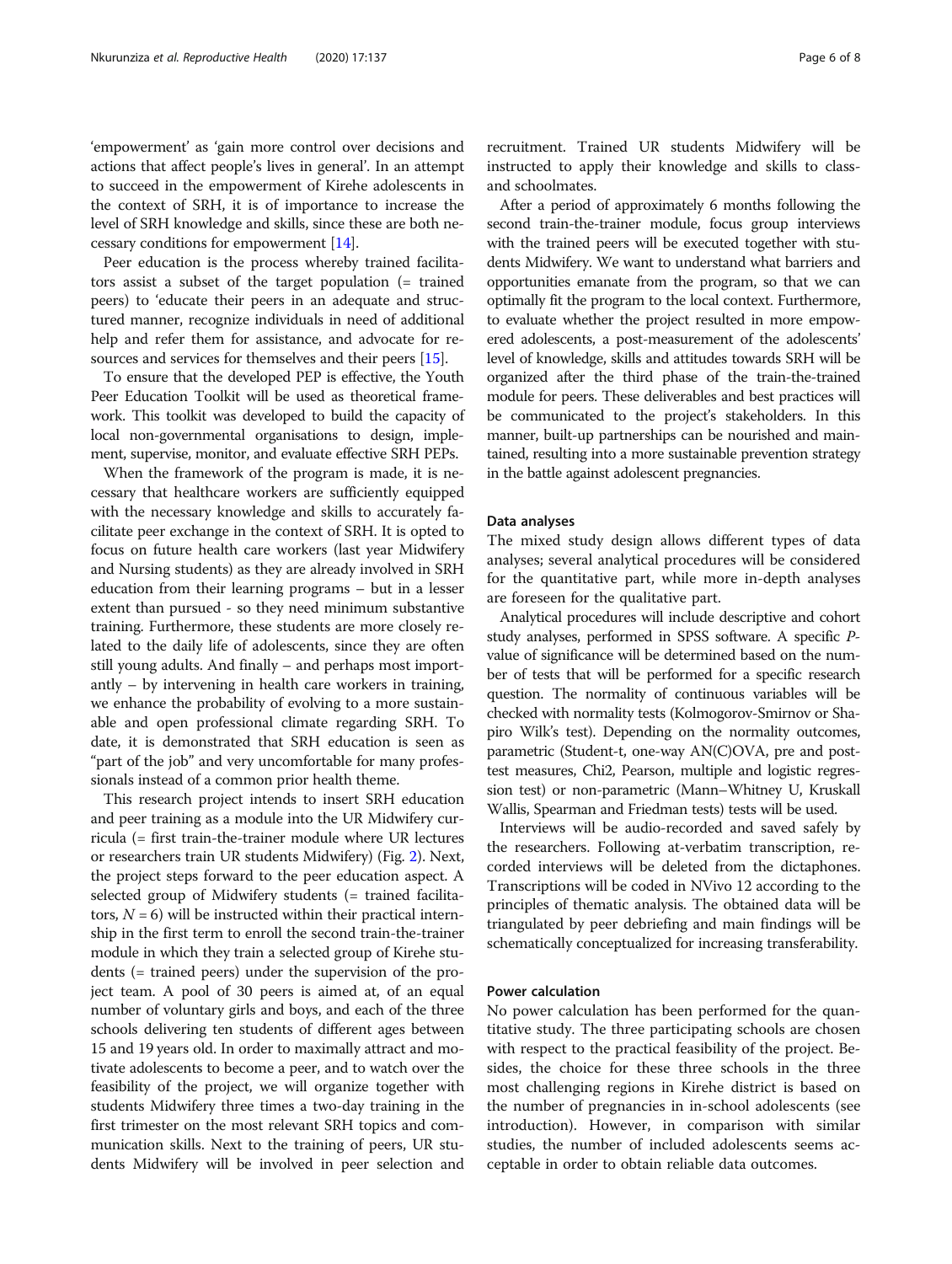<span id="page-6-0"></span>

## Start of the study and expected results

This project started in January 2019. In the first project year and the first half of the second project year, a network event took place, six focus group interviews were done, the baseline measurement was taken and the PEP program has been developed. First research papers on these data are expected to be published by the end of 2020 and in 2021. Research data from the PEP program, the pre versus postmeasurement and the focus group interview with adolescents being pregnant or having one or more children will probably be published in the second half of 2021 and 2022.

# Discussion

This paper presents the emergence and development of a school-based PEP uncovering and tackling important determinants in the prevention of adolescent pregnancies in Kirehe district, Rwanda. Unique in this project is that future health care workers are being equipped with the necessary knowledge and skills in order to play a prominent role in this Rwandan health care challenge. By strengthening the Midwifery curricula in health care promotion, this research project is believed to contribute to a more profound social change since specific SRH-related skills and knowledge become a more common and structural part in the Kirehe – and broader Rwandan – health care. The project is designed so that students Midwifery can work on SRH outreaching activities as part of the curriculum and embedded in practical internships and theses. Updating and embedding topics of SRH in the existing curricula guarantees the sustainability of the project.

In order to reassure a continuation of the peer education aspect in Rwandan secondary schools, additional efforts will be made to encourage in-school adolescents to seek information by trained peers. Teachers and school administrators are being involved in the network events and individually approached to encourage and motivate students in their school to talk to their peers. In addition, actions will be undertaken by the research team and teachers and school administrators to make peers sufficiently visible in the school environment (e.g. list with trained peers at school entrance or other accessible and good visible places at school).

The greatest challenge in this research project is to include the more modest and perhaps most vulnerable inschool adolescents. In an attempt to avoid this bias, close collaborations are set up with school teachers and directors through the network events and as part of a more structural partnership between the UR and the participating schools. These local stakeholders are involved in the peer selection process and the enrolment of the actual PEP. In addition, other important community members such as delegates from local political and religious parties will be present at the events organized within this research project.

The focus on in-school adolescents might also feed the concern that a prominent part of the at-risk population for adolescent pregnancy will be missed, since it is well known that adolescent pregnancy is predominantly seen in lower class households  $[16]$  $[16]$ . However, particularly for the Kirehe district, the opposite counts. In addition, it can be postulated that an in-school prevention strategy seeps through into the wider community as trained peers may use their gained knowledge and skills outside the school context. Notwithstanding, mixed strategies targeting the school as well as the community would be most optimal. An effective mixed prevention strategy can be developed by integrating the gained experience and knowhow from current and previous research, and can become subject of a next Vlir-uos research proposal.